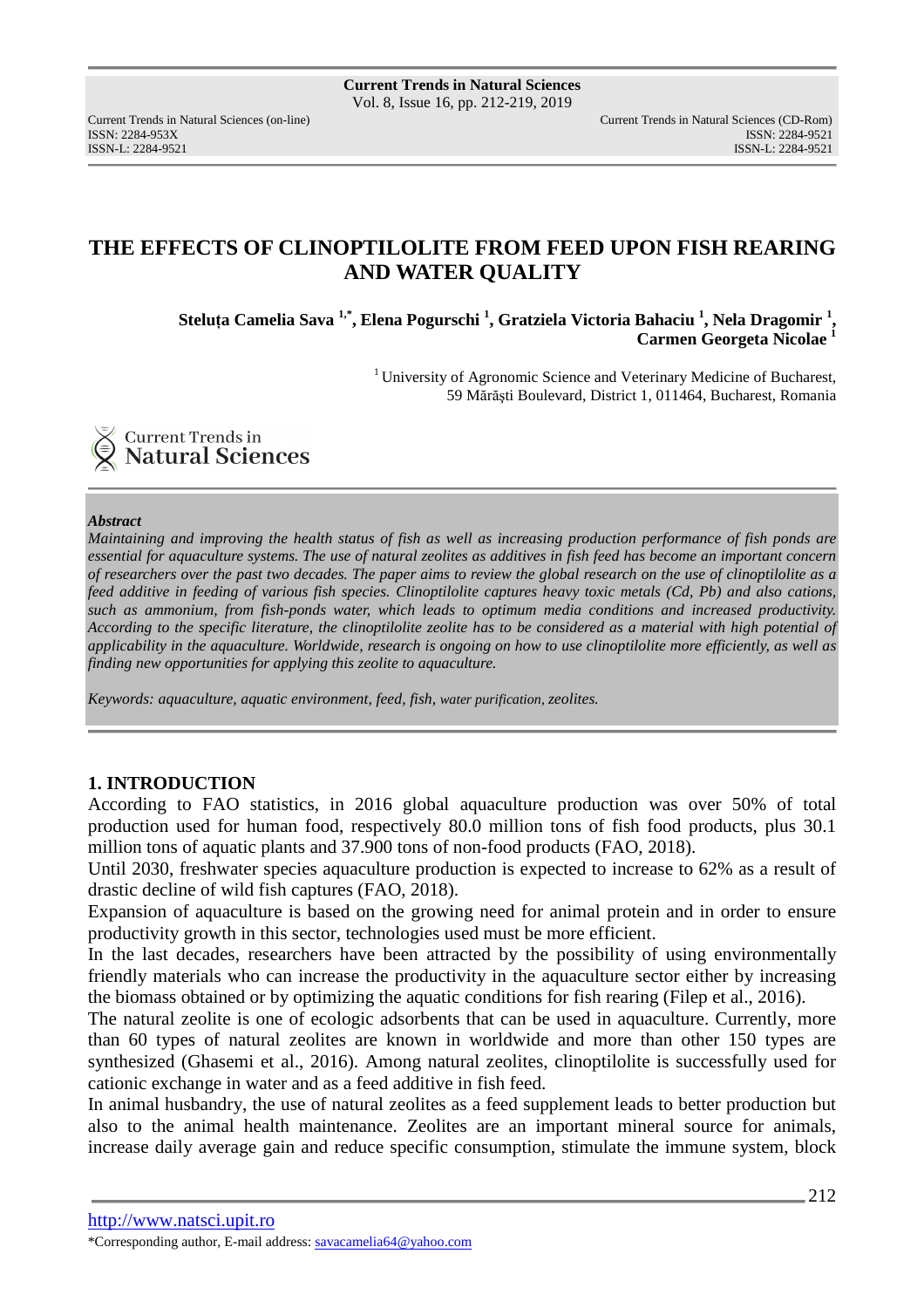Vol. 8, Issue 16, pp. 212-219, 2019

mycotoxins in feed, substantially reduce morbidity and mortality rates, especially for young animals, and have a favourable effect on the conversion of feed.

Technologies that use natural zeolites for water purification are based on ion exchange, especially cation exchange properties of zeolites, whereby dissolved ions can be removed from water by cation exchange from the zeolite composition (Sprynskyy et al., 2005).

Heavy metals from waste water can contaminate natural water sources used in fish farming. These heavy metals, which are not biodegradable, tend to accumulate in the fish body and then in the human body.

Zeolites, particularly clinoptilolite, exhibit a high selectivity for cations of heavy metals such as lead, cadmium and nickel.

## **2. MATERIALS AND METHODS**

The paper presents a review of the most relevant literature on the use of natural zeolites as feed additives in fish diet. The effect of the clinoptilolite natural zeolite on cations of toxic heavy metals in the waste waters in fish farms was also investigated. The study represents an analysis of clinoptilolite influence on fish and water quality from aquaculture.

## **3. RESULTS AND DISCUSSIONS**

## *Zeolite use as feed additive*

Clinoptilolite has been classified as safe regarding healthy issues and, according to EU legislation; it can be used in feed of birds and animals.

Regarding the use of zeolite as a feed additive, a series of research has been carried out demonstrating that its use determined the increasing of biomass, improving media conditions, fish health, and a higher survival rate.

Clinoptilolite used in tilapia (*Coptodon zillii*) feed provided an increase of final fish weight of 11.49% when using 1% zeolite and 19.25% when using 2% zeolite (Yildirim et al., 2009) (Table 1). At the same time, total ammonia values in feeding tanks for fish were lower when feed the fish with zeolite additive compared to the control pool, respectively  $0.34 \pm 0.01$  mg L<sup>-1</sup> (1% zeolite), and 0.36  $\pm$  0.01 mg L<sup>-1</sup> (2% zeolite) versus 0.39  $\pm$  0.01 mg L<sup>-1</sup>.

| Nutritional parameters      | Control         | 1% Zeolite      | 2% Zeolite      |
|-----------------------------|-----------------|-----------------|-----------------|
| Initial weight $(g)$        | $1.08 \pm 0.01$ | $1.08 \pm 0.01$ | $1.08 \pm 0.01$ |
| Final weight $(g)$          | $2.65 \pm 0.11$ | $2.95 \pm 0.09$ | $3.16 \pm 0.35$ |
| Specific growth rate $(\%)$ | $1.99 \pm 1.12$ | $2.23 \pm 1.08$ | $2.36 \pm 1.02$ |
| Feed conversion rate (%)    | $4.03 \pm 0.9$  | $3.26 \pm 0.33$ | $2.84 \pm 0.41$ |
| Protein efficiency rate (%) | $0.79+0.05$     | $0.91 \pm 0.02$ | $0.99 \pm 0.12$ |

*Table 1. Nutritional parameters of tilapia (Coptodon zillii) fish feed with zeolite* 

Similar results were reported by El-Gendy et al., in 2015, when they introduced 2% zeolite into feed for feeding Nile tilapia (*Oreochromis niloticus*).

The experiment was carried out in 6 ponds, with the dimensions: 100m x 42m x 1m and which were populated with brood. The fish had an average initial weight of 9.13g, 8.22g and 8.96g, and the feed rate was 2%, 2.5% and 3% of the body weight.

At the end of the experiment, which lasted 20 weeks, it was found that the addition of zeolite at a feed rate of 3% of body weight had the largest increase in final weight of 239.54 g (Table 2).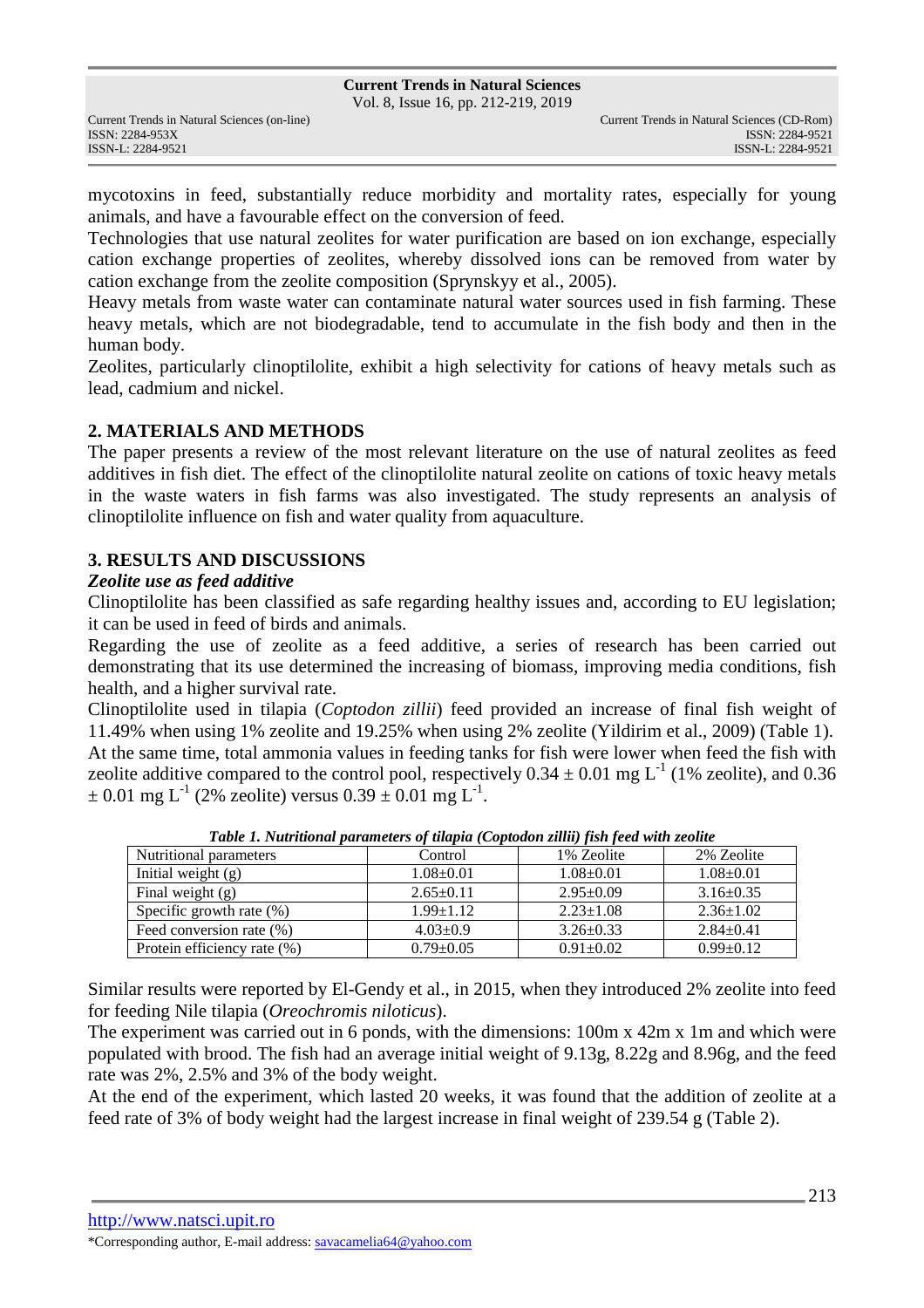**Current Trends in Natural Sciences** Vol. 8, Issue 16, pp. 212-219, 2019

ISSN: 2284-953XISSN: 2284-9521

| Tuble 2. Effect of zeolite on growin parameters |             |                   |                  |                  |  |  |  |
|-------------------------------------------------|-------------|-------------------|------------------|------------------|--|--|--|
| Nutritional parameters                          | No. of fish | Treatment 1       | Treatment 2      | Treatment 3      |  |  |  |
| Initial weight $(g)$                            | 60          | $9.13 \pm 1.16$   | $8.22 \pm 1.16$  | $8.96 \pm 1.16$  |  |  |  |
| Final weight $(g)$                              | 60          | $211.00 \pm 2.03$ | $237.89 + 2.03$  | $239.54 + 3.24$  |  |  |  |
| Initial length (cm)                             | 60          | $7.61 \pm 0.26$   | $7.11 \pm 0.26$  | $7.13 \pm 0.26$  |  |  |  |
| Final length (cm)                               | 60          | $27.15 \pm 1.24$  | $28.23 \pm 1.24$ | $29.13 \pm 1.24$ |  |  |  |
| Daily increase (g/fish)                         | 60          | $1.31 \pm 0.13$   | $1.49 \pm 0.13$  | $1.49 \pm 0.13$  |  |  |  |
| Growth specific rate (%/day)                    | 60          | $2.04 \pm 0.15$   | $2.19 \pm 0.15$  | $2.14 \pm 0.15$  |  |  |  |
|                                                 |             |                   |                  |                  |  |  |  |

| Table 2. Effect of zeolite on growth parameters |  |  |  |  |  |
|-------------------------------------------------|--|--|--|--|--|
|-------------------------------------------------|--|--|--|--|--|

Kanyilmaz et al., in 2015, looked at the effects of the introduction of clinoptilolite into the gilthead sea bream juveniles (*Sparus aurata*) feed. The initial weight of the fish was 9.06 ± 0.04 g, and the experiment lasted for 10 weeks. The amounts of zeolite used were 10, 20, 30 and 40 g / kg of feed. Fish were fed 2 times a day with 4% body weight in the first 6 weeks, 3% over the next two weeks and 2.5% in the last two weeks.

It has been shown that using clinoptilolite, feed was better used, which led to improved growth performance (Table 3).

| $\sim$ we see that the past which is a contract when $\sim$ the second contract which is the focus |                |      |      |      |      |  |  |
|----------------------------------------------------------------------------------------------------|----------------|------|------|------|------|--|--|
| Nutritional parameters                                                                             | Z <sub>0</sub> | Z 10 | Z 20 | Z 30 | Z 40 |  |  |
| Initial weight $(g/fish)$                                                                          | 9.05           | 9.10 | 9.08 | 9.03 | 9.05 |  |  |
| Final weight $(g/fish)$                                                                            | 50.7           | 52.6 | 53.8 | 54.5 | 52.0 |  |  |
| Growth specific rate (%/day)                                                                       | 2.73           | 2.78 | 2.82 | 2.85 | 2.78 |  |  |
| Feed consumption (g/fish)                                                                          | 50.2           | 50.1 | 53.0 | 49.7 | 49.7 |  |  |
| Daily feed consumption (g/kg medium body weight/day)                                               | 22.8           | 22.2 | 23.3 | 22.1 | 22.1 |  |  |
| Feed conversion efficiency                                                                         | 0.83           | 0.87 | 0.85 | 0.88 | 0.87 |  |  |
| Protein efficiency rate                                                                            | 1.72           | 1.85 | 1.80 | 1.84 | 1.80 |  |  |

*Table 3. Growth parameters recorded after zeolite administration in feed* 

The best weight gain was obtained by feeding with 30 g zeolite / kg, of 54.5 g, with 3.8 g more than the control group.

In order to determine the effect of zeolite and perlite introduced in the fish diet, Khodanazary et al., in 2013, conducted a study on juvenile common carp (*Cyprinus carpio*). The experiment was conducted for 8 weeks, during which the fishes were fed 5 days a week, 2 times a day, with 3% of body weight. The average conditions recorded during the experiment were: 6-7 mg L-1 dissolved oxygen, water temperature  $25 \pm 0.3^{\circ}$ C, and pH value 7.5.

The feed administered as a control diet contained 29.35% crude protein, 7.68% crude wheat fats, corn, soybean meal, 26.5% fish meal, 7.5% vitamin-mineral premix. The amounts of zeolites and perlite added were 2.5% and 5% (Table 4).

| Parameter                    | Control          | Z 2.5            | Ζ5                | P 2.5             | P 5              |  |  |
|------------------------------|------------------|------------------|-------------------|-------------------|------------------|--|--|
| Initial weight $(g)$         | $30.25 + 2.76$   | $29.62 \pm 2.56$ | $30.35 + 3.02$    | $28.95 \pm 2.49$  | $30.14 \pm 2.48$ |  |  |
| Final weight (g)             | $58.01 + 4.16$   | $61.62 + 8.16$   | $66.41 \pm 10.89$ | $59.48 \pm 10.08$ | $64.51 + 9.54$   |  |  |
| Weight gain $(g)$            | $27.52 \pm 2.10$ | $32.00 + 4.60$   | $36.06 \pm 4.29$  | $34.53 + 3.83$    | $34.37 + 4.24$   |  |  |
| Feed conversion rate         | $1.84 + 0.13$    | $2.03 \pm 0.33$  | $1.77+0.19$       | $2.52+0.31$       | $2.24+0.27$      |  |  |
| Specific growth rate (%/day) | $1.14 \pm 0.09$  | $2.03 \pm 0.33$  | $1.40\pm0.09$     | $1.28 \pm 0.13$   | $1.35 \pm 0.05$  |  |  |

*Table 4. Effects of zeolite and perlite on carp growth performance* 

In terms of serum and glucose levels, they increased in the zeolite and perlite fed lots and the cholesterol level decreased in these groups compared to the control group.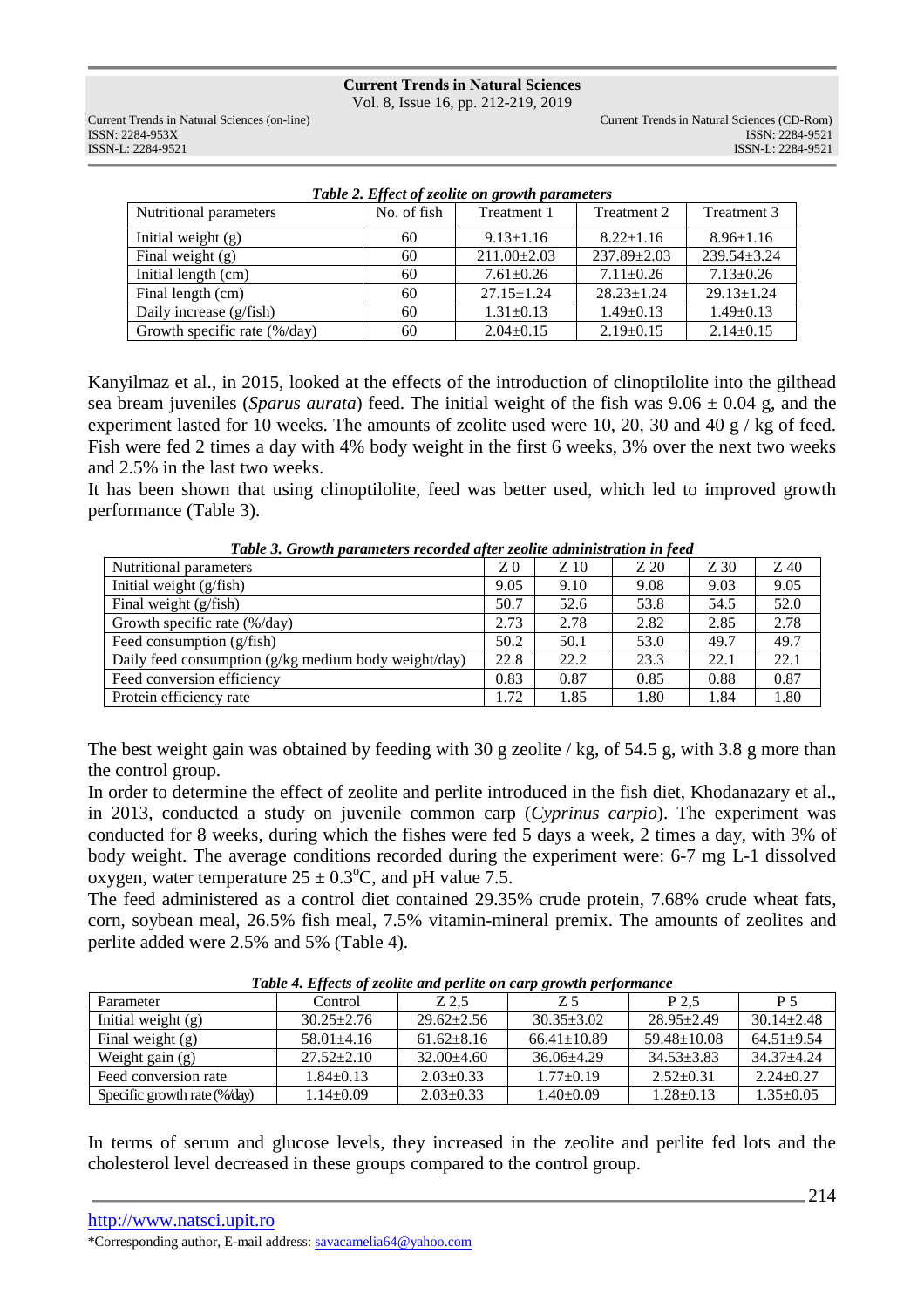Vol. 8, Issue 16, pp. 212-219, 2019

It was found that by adding 5% zeolite or perlite to the common carp diet, positive effects on apparent protein digestibility coefficients and carp growth performance were obtained.

The natural zeolite effects on ammonia excretion rates (Ergun et al., 2008) were investigated by the addition in feed on the young rainbow trout (*Oncorhychus mykiss*).

A total of 380 fishes were divided into groups of 20, each group being parked in circular tanks of 300 l. Trout juveniles weighed between 70 and 80 g and was fed with a feed of 2% of body weight (Table 5).

The fishes were not fed 24 hours prior to the start of the experiment. On the day of the study, feeds were administered to experimental groups at 9:45. Upon completion of feeding, the water supply was switched off and water samples were taken for 6 hours from hour to hour.

| Twee of Composition of experimental fecus authenticity cu |              |           |      |      |  |  |
|-----------------------------------------------------------|--------------|-----------|------|------|--|--|
| Ingredients                                               | Type of feed |           |      |      |  |  |
|                                                           | $Z_{00}$     | Z 05      | Z 10 | Z 25 |  |  |
| Fish flour                                                | 50           | 50        | 50   | 50   |  |  |
| Wheat flour                                               |              | 13.5      |      | 11.5 |  |  |
| Soybean flour                                             | 24.5         | 24.5      | 24.5 | 24.5 |  |  |
| Fish oil                                                  |              | $10^{-1}$ | 10   | 10   |  |  |
| Clinoptilolite                                            |              |           |      |      |  |  |
| Vitamins + minerals                                       |              |           |      |      |  |  |

*Table 5. Composition of experimental feeds administered* 

The results are consistent with those obtained by Nicolae et al. (2017) and revealed that after 6 hours, the ammonia excretion rates decreased from  $6.09 \pm 1.03$  mg N / 100 g of fish, in control group at  $5.48 \pm 0.92$ ,  $5.57 \pm 0.35$  and  $4.46 \pm 0.73$  mg N / 100 g fish, in the feed fed groups with zeolite. The lowest ammonia excretion rate was recorded in the feed-fed group supplemented with 2.5% zeolite.

Research on the morphometric parameters and water quality in the rainbow trout (*Oncorhynchus mykiss*) tanks was carried out in 2006 by Obradovic et al. Zeolite used as a feed additive in the proportion of 1% is known under the trade name "Minazel", and zeolite "Ambizel V" has been used as a possible corrector of aquatic environmental conditions.

The initial average weight of the fish used in the experiment was 87.93 g and the total body length was 19.80 cm. The group of 9816 fishes was divided into two equal groups - the control group and the experimental group. The duration of the experiment was 150 days. The results at the end of the study show that the use of zeolite had a stimulating effect on fish growth (Table 6).

| Tuble of Effects of geometric minuter on the growin performance of trout |               |                    |  |  |  |  |
|--------------------------------------------------------------------------|---------------|--------------------|--|--|--|--|
| Parameter                                                                | Control group | Experimental group |  |  |  |  |
| Initial body weight                                                      | 87.93         | 87.93              |  |  |  |  |
| Final body weight                                                        | 238.41        | 265.63             |  |  |  |  |
| Initial total length                                                     | 19.80         | 19.80              |  |  |  |  |
| Final total length                                                       | 27.23         | 2.17               |  |  |  |  |
| Average weight gain (g)                                                  | 150.48        | 177.70             |  |  |  |  |

*Table 6. Effects of zeolite "Minazel" on the growth performance of trout* 

Obradovic mentions that the "Ambizel-V" zeolite, used as a corrector of environmental conditions in the experimental pond water, had a positive influence on the decrease in water hardness, ammonia and nitrite. It has been observed, based on the results obtained by Ibrahim et al., in 2016, that feeding of Nile tilapia (*Oreochromis niloticus*) with feed containing 25% crude protein and 2%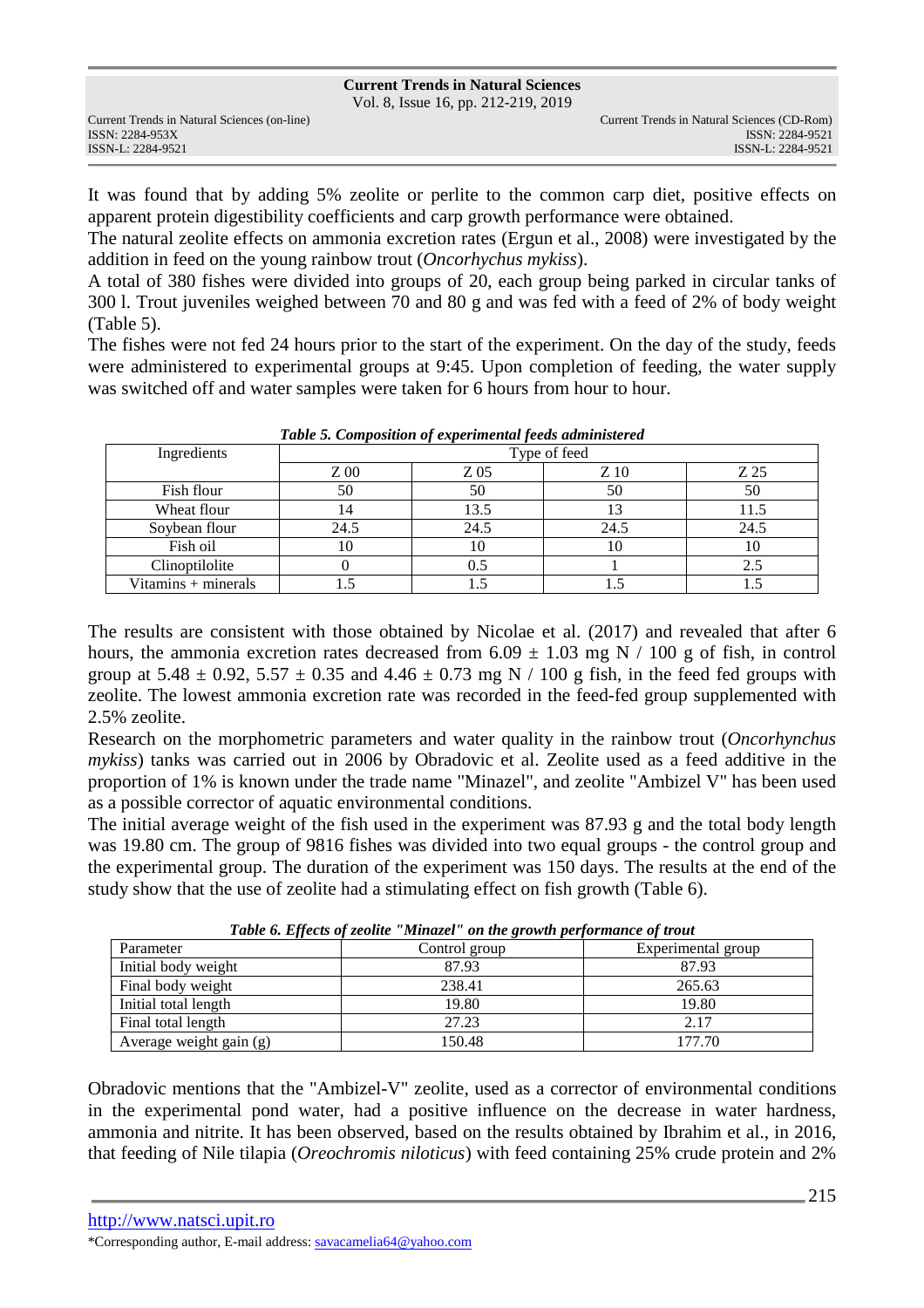#### **Current Trends in Natural Sciences** Vol. 8, Issue 16, pp. 212-219, 2019

ISSN: 2284-953XISSN: 2284-9521

zeolite leads to improved breeding performance and fish health. This variant has proven to be the best in terms of economic efficiency as well, compared to other treatments.

## *Protective effect of zeolite on heavy metal cations*

Natural water sources can be contaminated by heavy metal pollutants, which are not biodegradable and tend to accumulate in the body. Clinoptilolite, the most common zeolite, has a high selectivity for cations of heavy metals such as lead, cadmium and nickel. Research has been carried out to determine the quantities and mode of use of zeolite to prevent the accumulation of metals in the fish body.

The protective effect of clinoptilolite on common carp (*Cyprinus carpio*) exposed to lead toxicity was investigated in the study by Tepe et al., in 2004. Four groups with 20 fishes each were placed in aquariums of 100 l.

Four different treatments were performed: 60 mg L<sup>-1</sup> Pb(NO<sub>3</sub>)<sub>2</sub>, 60 mg L<sup>-1</sup> clinoptilolite, 60 mg L<sup>-1</sup>  $Pb(NO_3)_2 + 50$  mg L<sup>-1</sup> clinoptilolite and control without lead nitrate or zeolite.

The experiment was conducted for 35 days, after which samples were collected and analyzed. It has been observed that clinoptilolite has led to a significant decrease in total ammonia nitrogen concentrations and that it can protect the carp from the adverse effects of lead nitrate. Zeolite, through its high cationic exchange capacity, has reduced the amount of lead nitrate available to fish. The body weight of the fish was measured at the end of the experiment and the results showed no significant differences (Table 7).

|               |                 |                   | Tubic 7, The effects of icuu hurule on afferent bioenemical components of common carp (Cyprinus carpio) |                   |
|---------------|-----------------|-------------------|---------------------------------------------------------------------------------------------------------|-------------------|
| Parameter     | Control         | Lead              | Lead $+$ clinoptilolite                                                                                 | Clinoptilolite    |
| Cholesterol   | $104.5 \pm 1.5$ | $239.0 \pm 3.0$   | $171.5 \pm 2.5$                                                                                         | $164.5 \pm 0.5$   |
| Glycogen      | $136.0 \pm 2.0$ | $83.5 \pm 1.5$    | $123.0 \pm 2.0$                                                                                         | $194.0 \pm 1.0$   |
| Triglycerides | $80.0 \pm 1.0$  | $87.5 \pm 1.5$    | $105.5 \pm 1.5$                                                                                         | $92.5 \pm 1.5$    |
| LDH           | $807 \pm 2.0$   | $1751.5 \pm 11.5$ | $1475.0 \pm 3.0$                                                                                        | $1387.0 \pm 23.0$ |

*Table 7. The effects of lead nitrate on different biochemical components of common carp (Cyprinus carpio)* 

Similar research was carried out by Mutlu in 2016, which aimed to observing the evolution of metabolic markers in common carp (*Cyprinus carpio*) treated with lead nitrate and clinoptilolite for 30, 60 and 90 days. The treatments were: 60 mg  $L^{-1}$  Pb(NO<sub>3</sub>)<sub>2</sub>, 60 mg L<sup>-1</sup> clinoptilolite, 60 mg L<sup>-1</sup>  $Pb(NO<sub>3</sub>)<sub>2</sub> + 50$  mg L<sup>-1</sup> clinoptilolite and control without lead nitrate or zeolite.

Mutlu considers that zeolite, used for a longer period, by absorbing minerals from water, leads to weight loss of fish. The initial mean weight of the fish was  $101.8 \pm 0.19$  g, and the values reached by it at the end of the experiment are shown in Table 8.

| Table 8. Average weight at the end of the trial period |                               |                  |                  |  |  |  |
|--------------------------------------------------------|-------------------------------|------------------|------------------|--|--|--|
| Treatment                                              | Weight $(g)$                  |                  |                  |  |  |  |
|                                                        | 30 days<br>60 days<br>90 days |                  |                  |  |  |  |
| Control                                                | $148,3 \pm 0,21$              | $233.4 \pm 0.22$ | $361.7 \pm 0.23$ |  |  |  |
| $Pb(NO_3)$ , + Zeolite                                 | $141,2 \pm 0,20$              | $222.1 \pm 0.21$ | $344.6 \pm 0.22$ |  |  |  |
| Zeolite                                                | $137.8 \pm 0.20$              | $214,2 \pm 0,20$ | $331.4 \pm 0.22$ |  |  |  |
| $Pb(NO_3)$                                             | $134.4 \pm 0.21$              | $206.4 \pm 0.21$ | $319.3 \pm 0.21$ |  |  |  |

The results of the metabolic marker measurements performed at 30 days, 60 days and 90 days respectively showed that adding clinoptilolite zeolite to water can protect common carps against the toxicity of lead.

```
http://www.natsci.upit.ro 
*Corresponding author, E-mail address: savacamelia64@yahoo.com
```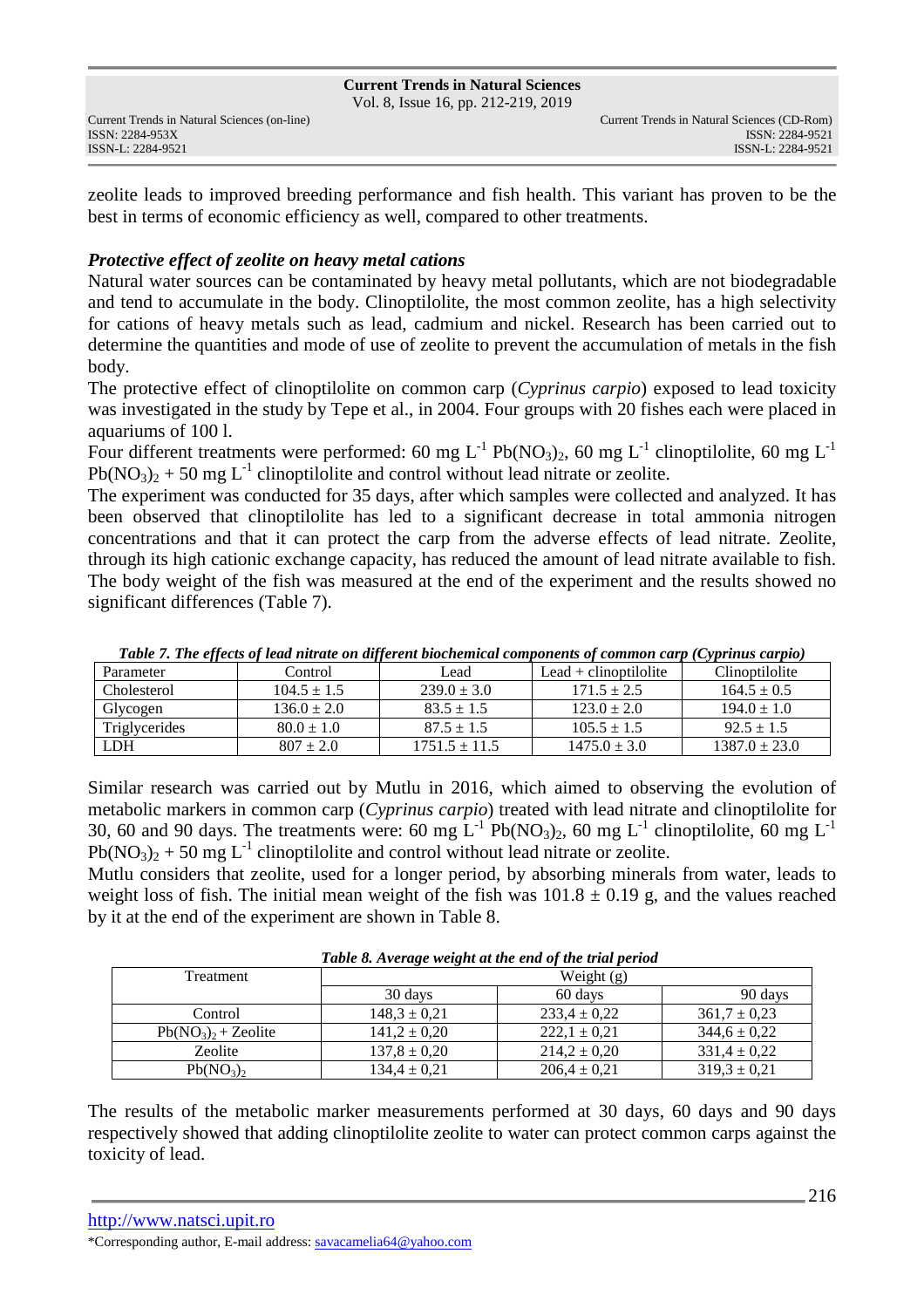Vol. 8, Issue 16, pp. 212-219, 2019

ISSN: 2284-953XISSN: 2284-9521

Research has been carried out on the clinoptilolite zeolite property to reduce the level of cadmium bioaccumulation in Prussian carp (*Carassius gibelio*) bodies exposed to cadmium acetate-induced intoxication (Nicula et al., 2010). The cadmium dose used was 10 ppm and the zeolite content of 0.5 g, 2 g and 4 g respectively.

The data obtained showed that the zeolite forms a complex with Cd that reduces its bioaccumulation in the fish body and at the same time diminishes the Cd antagonistic effect on certain essential minerals such as Fe<sup>2+</sup>, Zn<sup>2+</sup>, Cu<sup>2+</sup>, Ca<sup>2+</sup> or Mg<sup>2+</sup>, the intensity of the zeolite action being dose-dependent (Table 9).

| Tuble 2. Caamtum tevet in jish organs (mg/kg) |       |                |              |              |  |  |  |
|-----------------------------------------------|-------|----------------|--------------|--------------|--|--|--|
| <b>Tissue</b>                                 | Cd    | $Cd + 0.5 g Z$ | $Cd + 2 g Z$ | $Cd + 4 g Z$ |  |  |  |
| Gills                                         | 24.71 | 21.42          | 20.69        | 11.38        |  |  |  |
| Bowel                                         | 47.01 | 41.60          | 33.01        | 29.39        |  |  |  |
| Liver                                         | 11.03 | 10.00          | 9.07         | 7.82         |  |  |  |
| Kidney                                        | 51.52 | 4.76           | 45.20        | 42.00        |  |  |  |
| Muscle                                        | 0.15  | 0.11           | 0.05         | 0.04         |  |  |  |
| Skin                                          | 2.01  | 1.99           | 1.97         | 1.65         |  |  |  |
| <b>Brain</b>                                  | 1.10  | 0.90           | 0.62         | 0.46         |  |  |  |
| Ovary                                         | 1.34  | 0.90           | 0.54         | 0.25         |  |  |  |
| Heart                                         | 5.34  | 4.27           | 2.53         | 1.68         |  |  |  |

| Table 9. Cadmium level in fish organs (mg/kg) |  |  |
|-----------------------------------------------|--|--|
|                                               |  |  |

In a similar experiment, Ghiasi et al. (2011), used a total of 45 common carps (*Cyprinus carpio*) divided into three groups. The first group was the control group, the second group was exposed to 30 ppb (30  $\mu$ g L<sup>-1</sup>) cadmium and the third group was exposed to 30 ppb (30  $\mu$ g L<sup>-1</sup>) + 10 g L<sup>-1</sup> clinoptilolite, for 30 days.

Measurements were conducted after 15 and 30 days after exposure by harvesting kidney, liver, gill and spleen samples. The results obtained showed that the introduction of 10 g  $L^{-1}$  of zeolite into cadmium polluted waters reduces the accumulation of heavy metal in the carp organism (Table 10).

| Exposure             | Kidney               | Liver                | Gills                | Spleen              | Water |
|----------------------|----------------------|----------------------|----------------------|---------------------|-------|
| 15 days              |                      |                      |                      |                     |       |
| Cadmium              | $80.455 + 14.1656$   | $38.405 \pm 17.1433$ | $57.654 \pm 10.7160$ | $30.950 + 4.3575$   | 17.9  |
| $C$ admium + zeolite | $98.420 + 26.7875$   | 73.916+23.0656       | $43.708 + 20.0236$   | $66.037 \pm 1.72$   | 5.2   |
| 30 days              |                      |                      |                      |                     |       |
| Cadmium              | $121.950 + 24.684$   | 68.298+9.4479        | $129.454 + 15.989$   | $66.073 \pm 1.7280$ | 12.8  |
| $C$ admium + zeolite | $80.340 \pm 16.6143$ | $49.670 + 6.8411$    | $63.825 + 20.0236$   | $20.618 \pm 2.9422$ |       |

*Table 10. Cadmium content (ppb) in different organs and water after 15 and 30 days of exposure* 

Ghiasi et al. published a similar study in 2015 that highlights the pathological effects of cadmium and the effectiveness of clinoptilolite zeolite in reducing its toxicity to the common carp (*Cyprinus carpio*). The fishes were subjected to a concentration of 30 ppb of cadmium, and the lesions were manifested in the kidneys and spleen. Researchers used 10 g of L-1 zeolite to reduce the exposure to cadmium.

The carps, with an average weight of 700 g, were randomly assigned to four groups and parked in 1000 l glass fibber tanks. The first group was the control group, zeolite was introduced into the tank of the second group, cadmium was introduced in the tank of the third group, and in the tank of the group four was introduced both zeolite and cadmium.

The results showed that adding clinoptilolite zeolite to cadmium-contaminated water reduces the toxic effects of cadmium. Decreasing the cadmium level in water and consequently in target tissues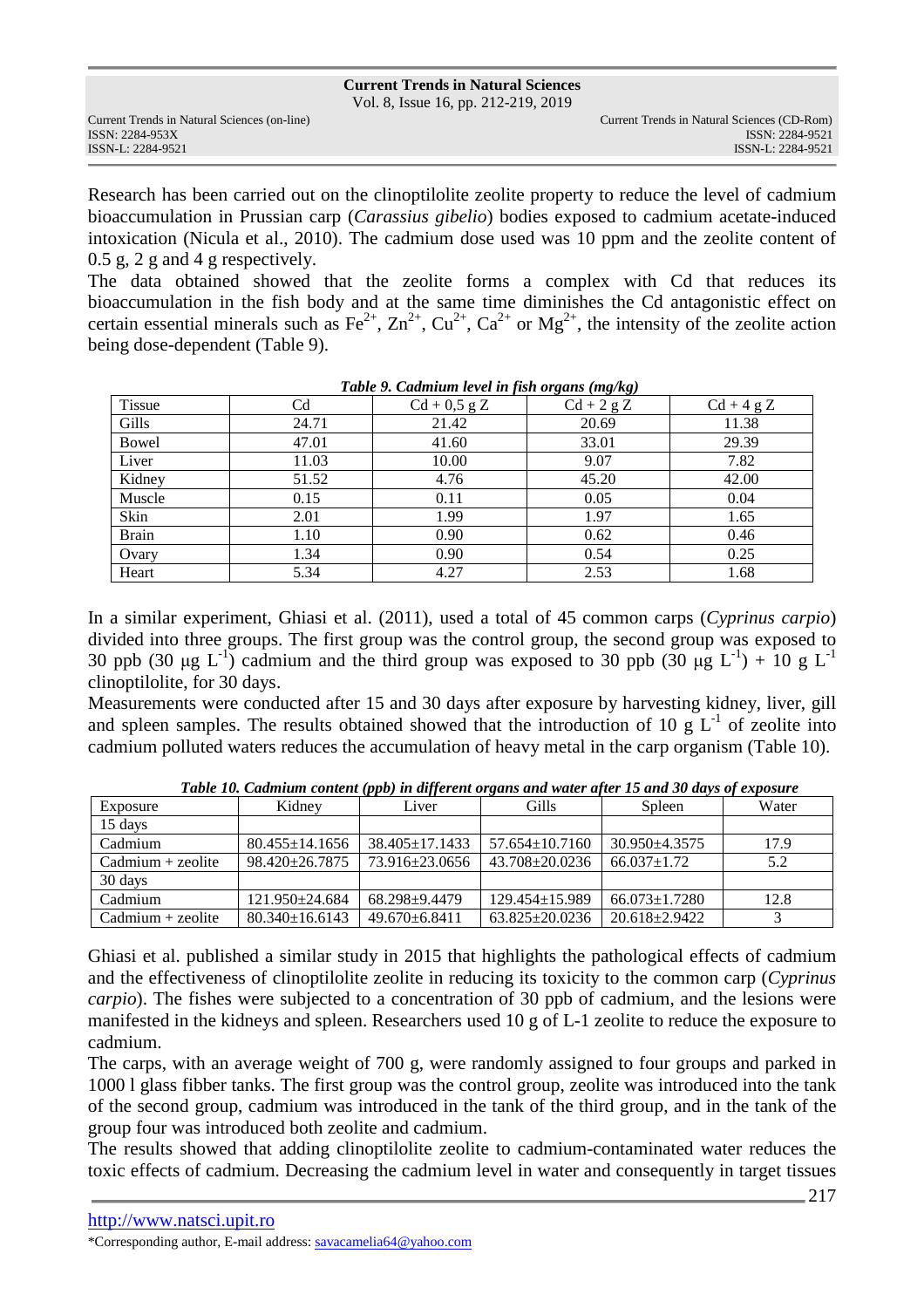Vol. 8, Issue 16, pp. 212-219, 2019

ISSN: 2284-953XISSN: 2284-9521

may be the cause of diminishing the histopathological changes of fish exposed to cadmium + zeolite compared to fish in the cadmium-only group. There is currently insufficient information on the optimal dose of zeolite required to reduce cadmium toxicity and new studies are needed.

Mutlu et al., in 2016, investigated the effects of copper sulphate and zeolite on biochemical parameters of common carp (*Cyprinus carpio*) blood, also confirmed by Uncumusaoğlu, in 2018.

The fishes were parked in four 100-liter aquariums, 10 fishes in each aquarium, underwent a 90-day experiment. The four aquariums included: the control group, one lot treated with 2 mg  $L^{-1}$  CuSO<sub>4</sub>, one lot treated with 60 mg L<sup>-1</sup> zeolite, and the fourth group treated with 2 mg L<sup>-1</sup> CuSO<sub>4</sub> + 60 mg L<sup>-1</sup> <sup>1</sup> zeolite. The results shown that when zeolite was administered together with copper sulphate, an increasing of 46.24% in fish body weight was observed. Blood samples were taken to determine hematologic values (glucose, urea nitrogen, total protein, albumin, globulin, creatinine, total bilirubin, uric acid and direct bilirubin) at 30, 60, 90 days.

It has been observed that the use of zeolite in water has had the effect of preventing the toxicity of copper sulphate and therefore a safer environment for fish can be achieved as well as an increase in productivity.

## **4. CONCLUSIONS**

The paper aimed to present the worldwide research on the use of clinoptilolite natural zeolite in aquaculture.

Zeolites improve technological parameters, water quality, and do not cause side effects in freshwater fish ponds.

Research on the use of zeolites as feed additives has highlighted the positive effects on improved growth performance, health status and, implicitly, survival rates.

Clinoptilolite has a high affinity for copper, lead and cadmium ions. With the use of zeolites, new water or waste water treatment technologies can be developed in the field of aquaculture.

Among the advantages of using natural zeolites are low costs for both their exploitation and the purification and obtaining of the desired particle size, they are spread in many areas of the world and, above all, are environmentally friendly materials.

### **5. ACKNOWLEDGEMENTS**

This research work is a part of PhD thesis elaboration "Research on the clinoptilolite use in carp growth with implications in water quality" and was carried out with the support of Faculty of Animal Production Engineering and Management, University of Agronomic Sciences and Veterinary Medicine of Bucharest.

### **6. REFERENCES**

- Bauwe, H., Hagemann, M., Fernie, A.R. (2010). Photorespiration: players, partners and origin. *Trends Plant Sci*, *15*, 330–336.
- El-Gendy, M.O., Gouda, A.H., Shehab, El-Din, M.T., (2015). Effect of zeolite on feeding rates and growth performance for Nile tilapia (*Oreochromis niloticus*), *International Journal of Scientific Research in Agricultural Sciences, 2 (Proceedings),* 18-24.
- Ergun, S., Tekesoglu, H., Yigit, M., (2008). Effects of dietary natural zeolite levels on ammonia excretion rates in young rainbow trouts (Oncorhychus mykiss)*. Fresenius Environmental Bulletin 17*, 245–248.
- FAO, (2018). The State of World Fisheries and Aquaculture Meeting the sustainable development goals. Rome, 5, 187. Retrieved August 9, 2019, from http://www.fao.org/3/i9540en/i9540en.pdf
- Filep, R.M., Diaconescu, Şt., Marin, M., Bădulescu L, Nicolae, C.G., (2016). Case study on water quality control in an aquaponic system. *Current Trends in Natural Sciences. 5, (9)*, 6-9.
- Ghasemi, Z., Souriejad, I., Kazemian, H., Rohani S., (2016). Application of zeolites in aquaculture industry: a review. *Reviews in Aquaculture*, *10(1)*, 75-95.

http://www.natsci.upit.ro

\*Corresponding author, E-mail address: savacamelia64@yahoo.com